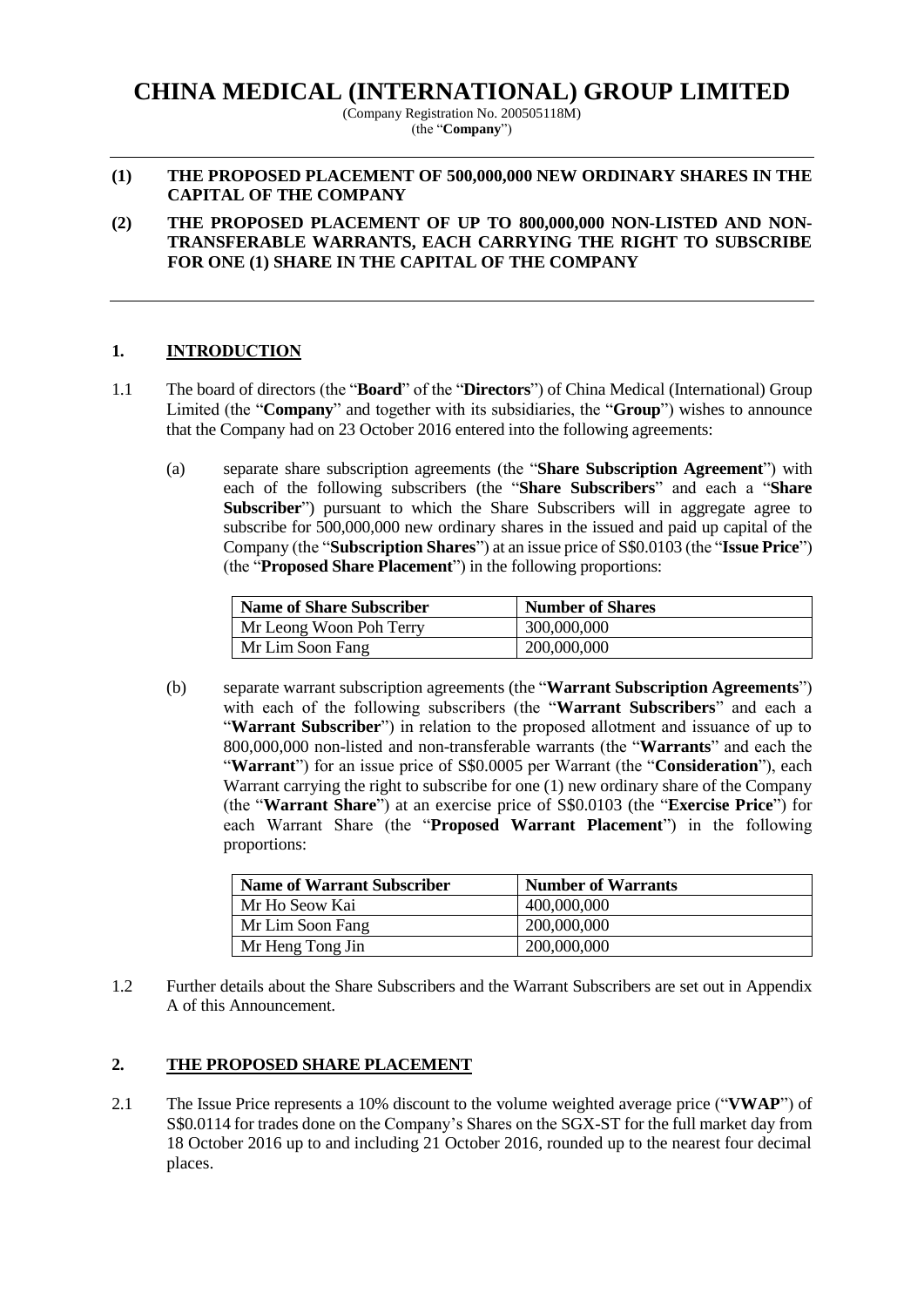- 2.2 The Subscription Shares, if and when fully allotted, issued and fully paid, will rank *pari passu* in all respects with the existing Shares save that they shall not rank for any entitlements, distributions, dividends or rights (if any), the record date in respect of which falls on or before the date of issue of the Subscription Shares.
- 2.3 The Proposed Share Placement is conditional upon, *inter alia,* the following:
	- (a) approval in-principle for the listing and quotation of the Subscription Shares on the Catalist Board of the Singapore Exchange Securities and Trading Limited ("**SGX-ST**") (on conditions, if any, acceptable to the Company and the respective Subscriber) having been obtained from the SGX-ST and remaining in full force and effect and where such approval is given subject to conditions which must be fulfilled on or before the completion date of the respective Share Subscription Agreement, such conditions being reasonably acceptable to the respective Subscriber or fulfilled by the Company, as the case may be;
	- (b) the Shareholders' approval in relation to the general share issue mandate obtained on 20 April 2016 remaining in full force and effect as at the completion date;
	- (c) the Company obtaining such approval(s) from its board of directors in connection with the Share Subscription Agreements and the transactions contemplated therein as may be necessary;
	- (d) the allotment, issue and subscription of the Subscription Shares by the respective Share Subscriber not being prohibited by any statute, order, rule or regulation promulgated or issued hereafter by any legislative, executive or regulatory body or authority of Singapore;
	- (e) as at the completion date of the respective Share Subscription Agreement, the trading of the Company's Shares not being suspended by the SGX-ST (other than a suspension on a temporary basis requested by the Company) and the Company's Shares not having been delisted; and
	- (f) the representations and warranties of the Company set out in the each Share Subscription Agreement being true, accurate and correct in all material respects as if made on the completion dates of the respective Share Subscription Agreement, with reference to the then existing circumstances and the Company having performed in all material respects all of its obligations set out in the respective Share Subscription Agreement to be performed on or before the completion date of the respective Share Subscription Agreement.
- 2.4 Completion of the Share Subscription Agreements shall take place on a date no later than the seventh  $(7<sup>th</sup>)$  business day after the satisfaction of the last of the conditions set out in the respective Share Subscription Agreements and paragraph 2.3 above, or such other date as may be agreed between the parties to the respective Share Subscription Agreement.
- 2.5 Under the terms of the Share Subscription Agreements, each of the Share Subscribers has represented, warranted and undertaken to and for the benefit of the Company that he is not acting in concert or in collaboration with anyone, including but not limited to the existing Directors or Shareholders of the Company, to obtain or consolidate effective control of the Company through the Proposed Share Placement (including as contemplated in the Singapore Code on Take-overs and Mergers).
- 2.6 Save as disclosed in this Announcement, none of the Share Subscribers have any connection, including any business relationship, with the Company, its subsidiaries, its Directors or, to the best of the Company's knowledge, its substantial Shareholders.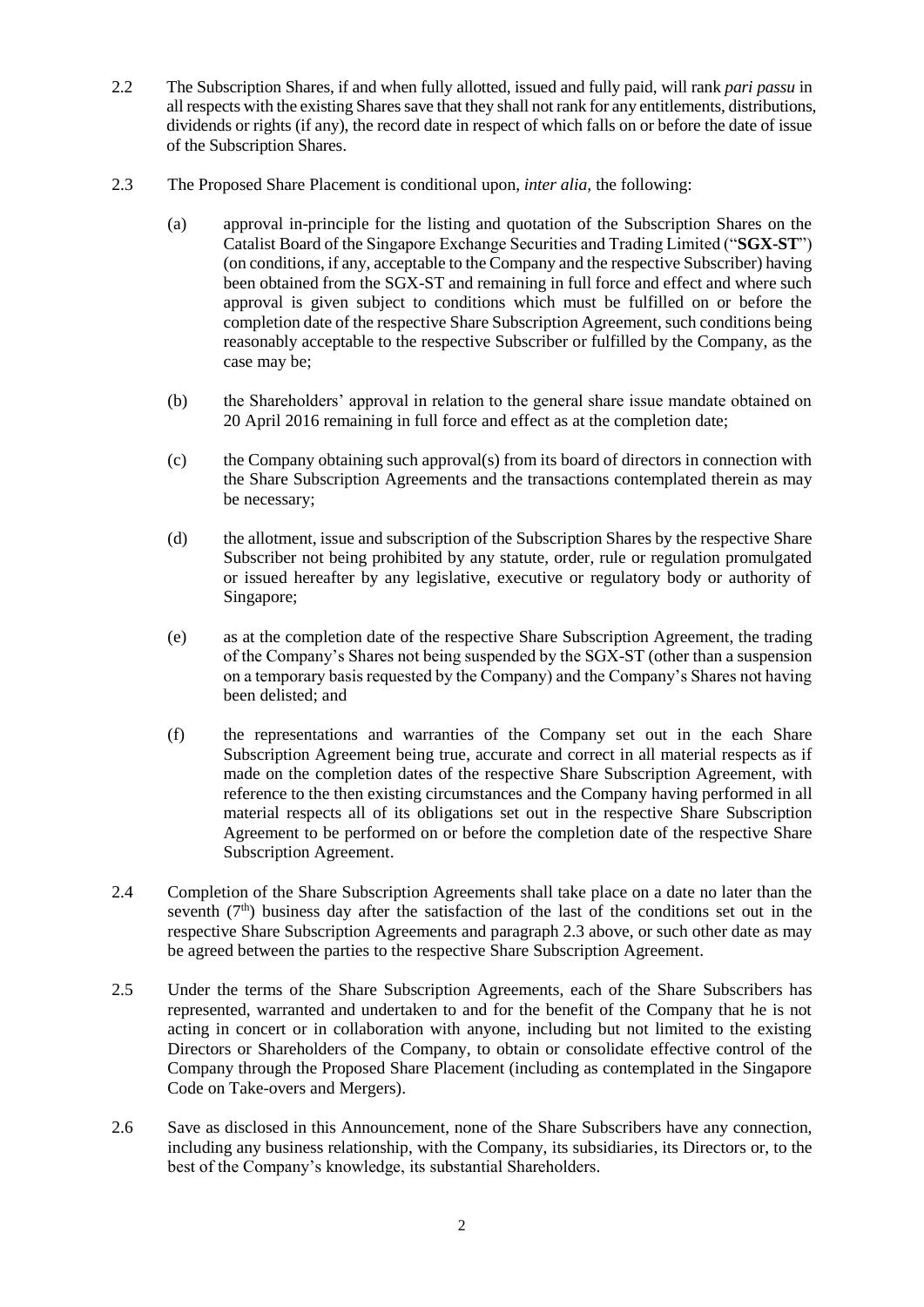- 2.7 The Proposed Share Placement would not result in any transfer of controlling interest in the Company.
- 2.8 The Subscription Shares will only be issued to the Share Subscribers and will not be issued to any of the persons listed in Rule 812(1) of the Catalist Rules.

# **3. THE PROPOSED WARRANT PLACEMENT**

- 3.1 The Exercise Price represents a 10% discount to the VWAP of S\$0.0114 for trades done on the Company's Shares on the SGX-ST for the full market day from 18 October 2016 up to and including 21 October 2016, rounded up to the nearest four decimal places.
- 3.2 The Warrant Shares will, upon allotment and issue, rank *pari passu* in all respects with the then existing shares of the Company except that they will not be entitled to any dividends, rights, allotments or other distributions, the record date for which occurs prior to the exercise date of the Warrants. The exercise period of the Warrants (the "**Exercise Period**") shall commence on and including the date of issue of the Warrants and expire at 5.00 p.m. on the date falling thirtysix (36) months after the date of issuance of the Warrants.
- 3.3 The Exercise Price and the number of Warrant Shares to be issued pursuant to the Proposed Warrant Placement will be subject to adjustments under certain conditions in accordance with the terms and conditions of the Deed Poll to be executed by the Company to constitute the Warrants.
- 3.4 The obligations of the Company and each Warrant Subscriber under the respective Warrant Subscription Agreements are conditional upon, *inter alia,* the following:
	- (a) the Warrant Subscription Agreements and all transactions contemplated in each Warrant Subscription Agreement having been approved by the Shareholders (if necessary), and such approval being in full force and effect as at the completion date of the respective Warrant Subscription Agreement;
	- (b) save for the approvals required in respect of the Warrants and any approvals required on the part of each Warrant Subscriber, the delivery of all necessary external and internal consents and approvals for Proposed Warrant Placement, including the approval of the Directors, and all relevant regulatory, shareholders' and government approvals, if necessary;
	- (c) listing and quotation notice being obtained from the SGX-ST for the listing and quotation of the Warrant Shares and such approval not being revoked or amended and, where such approval is subject to conditions pertaining to and are to be complied with by each party, such conditions being reasonably acceptable to each party;
	- (d) the issuance and subscription of the Warrants and the corresponding Warrant Shares not being prohibited by any statute, order, rule or regulation promulgated after the date of the Warrant Subscription Agreements by any legislative, executive or regulatory body or authority of Singapore which is applicable to the Company;
	- (e) completion of all relevant legal documentation and the receipt of all necessary governmental and regulatory approval for the issuance of the Warrants;
	- (f) as at the completion date of the respective Warrant Subscription Agreement, the trading of the Company's shares not being suspended by the SGX-ST (other than a suspension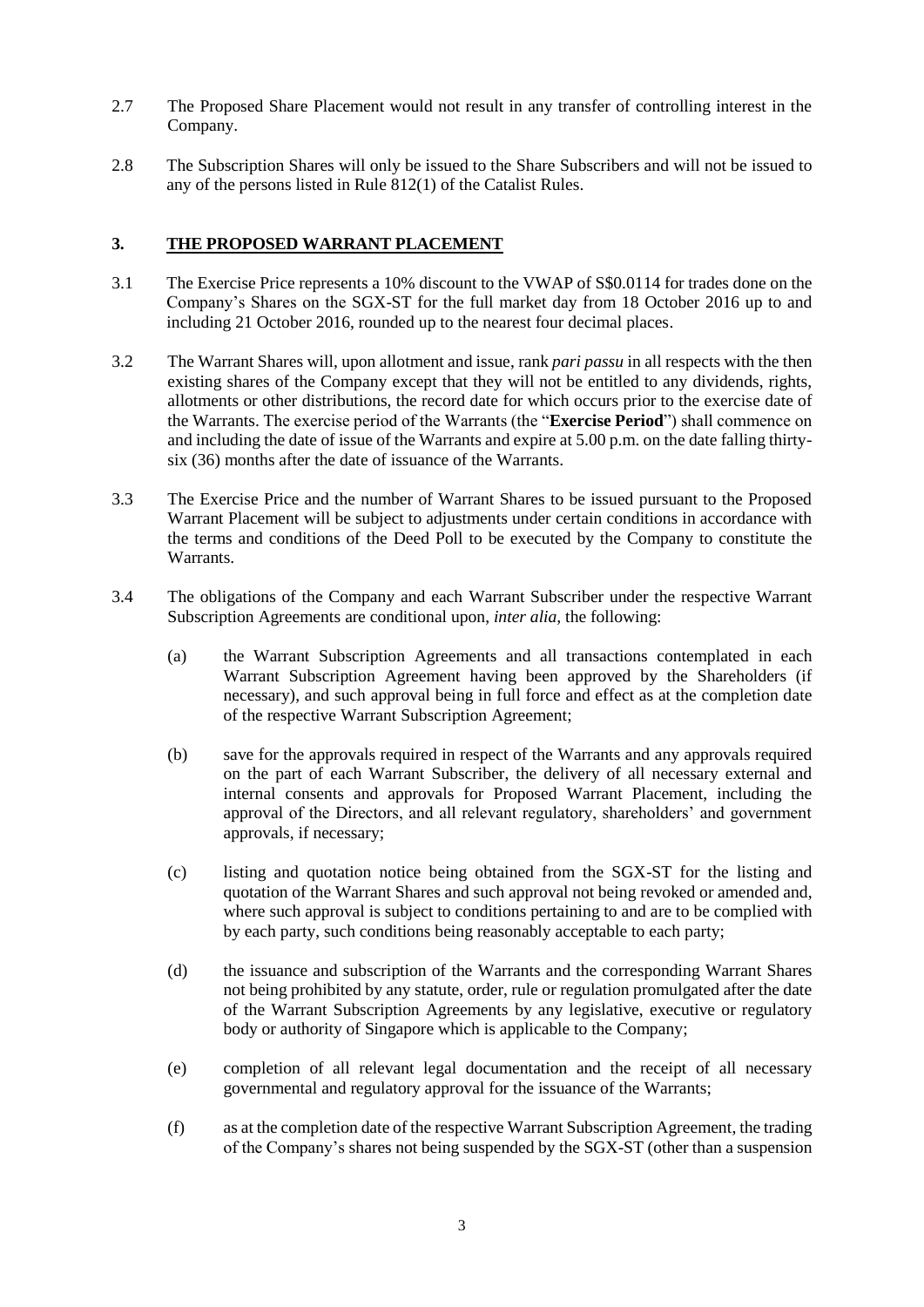on a temporary basis requested by the Company) and the Company's Shares not having been delisted; and

- (g) all representations, warranties, undertakings and covenants of the Company set out in each Warrant Subscription Agreement being true and correct in all material respects as if made on the completion dates of the respective Warrant Subscription Agreement, with reference to the then existing circumstances and the Company shall have performed in all material respects all of its undertakings and obligations set out in the respective Warrant Subscription Agreement to be performed on or before the completion dates of the respective Warrant Subscription Agreements.
- 3.5 Completion of the Warrant Subscription Agreements shall take place on a date no later than five (5) business days after the satisfaction of the last of the conditions set out in the respective Warrant Subscription Agreement and paragraph 3.4 above, or such other date as may be agreed between the parties to the respective Warrant Subscription Agreement.
- 3.6 Under the terms of the Warrant Subscription Agreements, each Warrant Subscriber has represented, warranted and undertaken to and for the benefit of the Company that he is not acting in concert or in collaboration with anyone, including but not limited to the existing Directors or Shareholders of the Company, to obtain or consolidate effective control of the Company through the Proposed Warrant Placement (including as contemplated in the Singapore Code on Take-overs and Mergers).
- 3.7 Save as disclosed in this Announcement, none of the Warrant Subscribers have any connection, including any business relationship, with the Company, its subsidiaries, its Directors or, to the best of the Company's knowledge, its substantial Shareholders.
- 3.8 The Proposed Warrant Placement would not result in any transfer of controlling interest in the Company.
- 3.9 The Warrants will not be listed on the official list of the SGX-ST.
- 3.10 The Warrants will only be issued to the Warrant Subscribers and will not be issued to any of the persons listed in Rule 812(1) of the Listing Manual Section B: Rules of Catalist of the SGX-ST (the "**Catalist Rules**").

# **4. AUTHORITY TO ISSUE SUBSCRIPTION SHARES AND WARRANTS**

- 4.1 The Subscription Shares and the Warrants will be issued pursuant to the general mandate (the "**General Mandate**") granted by the Shareholders by way of ordinary resolution passed at the annual general meeting of the Company held on 20 April 2016 ("**2016 AGM**"), authorising the Board to issue new Shares and convertible securities not exceeding 100% of the total number of issued Shares (excluding treasury shares), of which the aggregate number of the Shares to be issued other than on a pro-rata basis to Shareholders does not exceed 50% of the total number of issued Shares. The percentage of issued Shares shall be based on the number of issued Shares (excluding treasury shares) at the time of the passing of the resolution, after adjusting for (a) new Shares arising from the conversion or exercise of any convertible securities; (b) new Shares arising from exercising share options or vesting of share awards outstanding and/or subsisting at the time of passing of the resolution, provided that the share options or share awards (as the case may be) were granted in compliance with Part VIII of the Catalist Rules.
- 4.2 As at the date of the 2016 AGM, the total number of ordinary shares in the capital of the Company ("**Shares**") was 2,949,133,315. Accordingly, the total number of shares that may be issued pursuant to the General Mandate is 2,949,133,315 Shares, of which the maximum number of Shares to be issued other than on a pro rata basis is 1,474,566,657.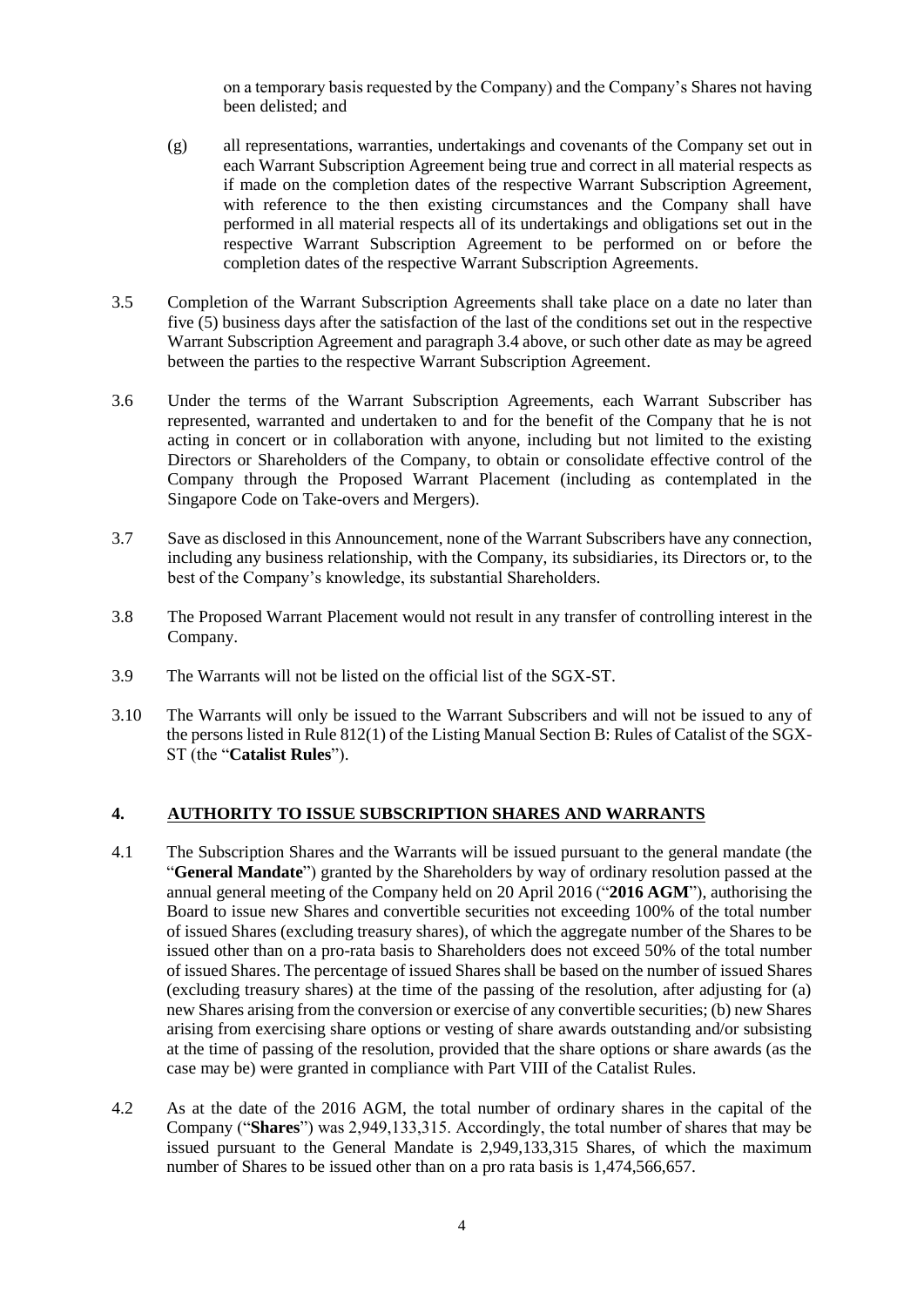4.3 As at the date of this Announcement, no Shares have been or are to be issued under the General Mandate. Accordingly, a balance of 1,474,566,657 Shares may be issued other than on a pro rate basis pursuant to the General Mandate and hence the allotment and issue of the 500,000,000 Subscription Shares and the 800,000,000 Warrants are within the limits of the General Mandate.

# **5. FINANCIAL EFFECTS OF THE PROPOSED PLACEMENTS**

# **5.1 Bases and Assumptions**

- (a) Shareholders are advised to read this section carefully and to note that the financial effects of the Proposed Share Placement and the Proposed Warrant Placement set out below are strictly for illustrative purposes only and do not purport to be indicative or a projection of the results and financial position of the Company and the Group after the Proposed Share Placement and Proposed Warrant Placement. The pro forma financial effect of the Proposed Share Placement and the Proposed Warrant Placement is based on, *inter alia*:
	- (1) on the audited consolidated financial statements of the Company and the Group for the financial year ended 31 December 2015; and
	- (2) 800,000,000 Warrants pursuant to the Warrant Subscription Agreements had been exercised.
- 5.2 Given that the pro forma financial effects presented below are only for illustrative purposes, they do not represent the actual financial position and/or results of the Group immediately after the completion of Proposed Share Placement and the Proposed Warrant Placement.

# **5.3 Share Capital**

|                               | <b>Before the Proposed Share</b><br><b>Placement and the</b><br><b>Proposed Warrant</b><br><b>Placement</b> | <b>After the Proposed Share</b><br><b>Placement and the</b><br><b>Proposed Warrant</b><br><b>Placement</b> |  |
|-------------------------------|-------------------------------------------------------------------------------------------------------------|------------------------------------------------------------------------------------------------------------|--|
| Number of issued Shares       | 2,649,133,315                                                                                               | 3,949,133,315                                                                                              |  |
| Amount of share capital (S\$) | 46,485,000                                                                                                  | 59,868,500                                                                                                 |  |

# **5.4 NTA**

|                           | <b>Before the Proposed Share</b><br><b>Placement and the</b><br><b>Proposed Warrant</b><br><b>Placement</b> | <b>After the Proposed Share</b><br><b>Placement and the</b><br><b>Proposed Warrant</b><br><b>Placement</b> |  |
|---------------------------|-------------------------------------------------------------------------------------------------------------|------------------------------------------------------------------------------------------------------------|--|
| NTA(S\$)                  | 5,195,000                                                                                                   | 18,978,500                                                                                                 |  |
| Number of Shares          | 2,649,133,315                                                                                               | 3,949,133,315                                                                                              |  |
| NTA per Share (Singapore) | 0.20                                                                                                        | 0.48                                                                                                       |  |
| cents)                    |                                                                                                             |                                                                                                            |  |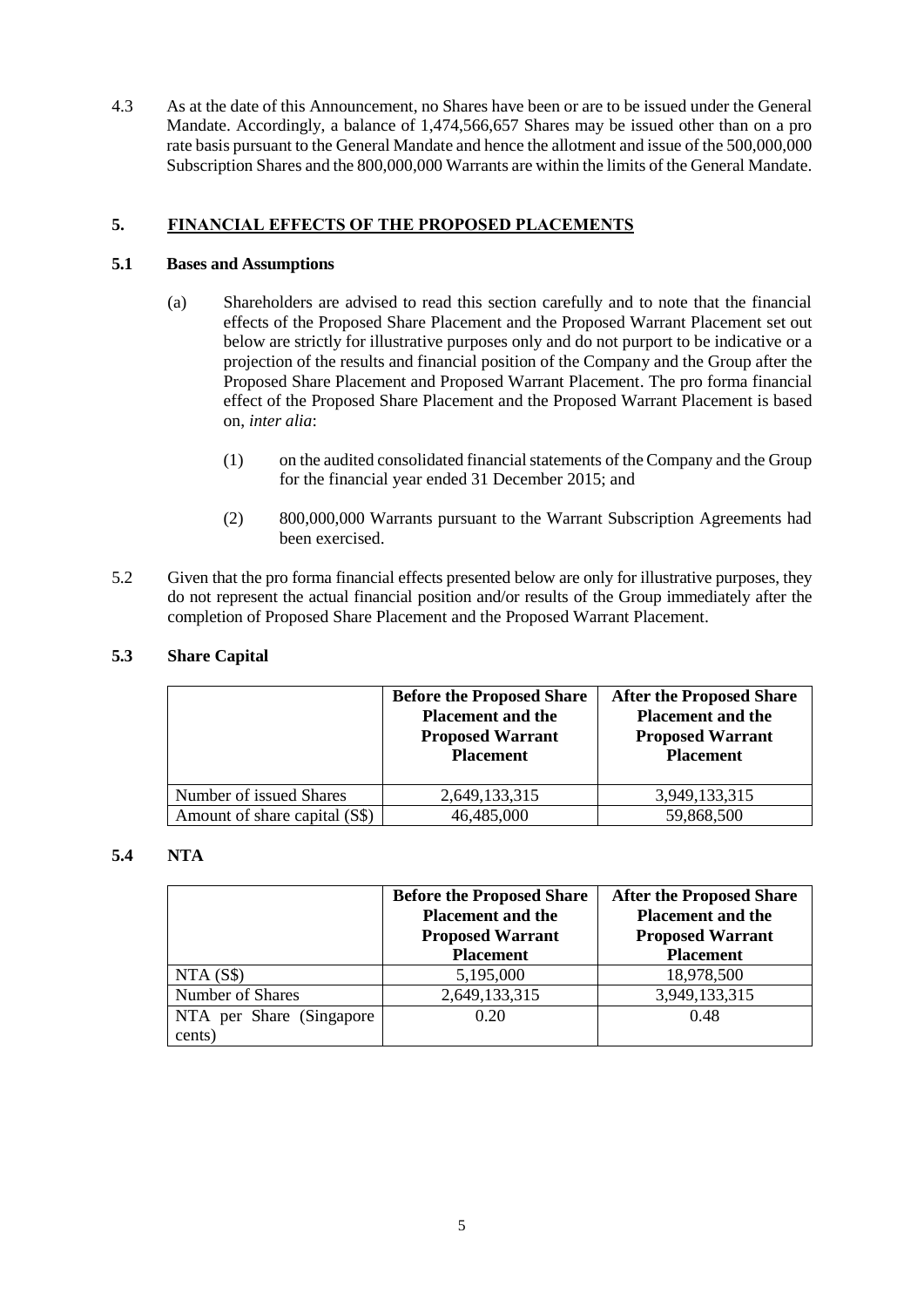# **5.5 EPS**

|                           | <b>Before the Proposed Share</b><br><b>Placement and the</b><br><b>Proposed Warrant</b><br><b>Placement</b> | <b>After the Proposed Share</b><br><b>Placement and the</b><br><b>Proposed Warrant</b><br><b>Placement</b> |  |  |
|---------------------------|-------------------------------------------------------------------------------------------------------------|------------------------------------------------------------------------------------------------------------|--|--|
| Loss for the year $(S\$ ) | (1,309,000)                                                                                                 | (1,309,000)                                                                                                |  |  |
| Number of Shares          | 2,649,133,315                                                                                               | 3,949,133,315                                                                                              |  |  |
| Loss per Share (Singapore | (0.049)                                                                                                     | (0.033)                                                                                                    |  |  |
| cents)                    |                                                                                                             |                                                                                                            |  |  |

# **6. USE OF PROCEEDS AND RATIONALE OF THE PROPOSED PLACEMENT**

- 6.1 The estimated net proceeds from the Proposed Shares Placement (after deducting the estimated expenses, including but not limited to the professional fees in relation to the Proposed Share Placement) are approximately S\$5,098,500 ("**Share Placement Net Proceeds**").
- 6.2 The aggregate Consideration for the Proposed Warrant Placement is S\$400,000. The net proceeds of the Proposed Warrant Placement are approximately S\$380,000, after deducting expenses pertaining to the Proposed Warrant Placement of approximately S\$20,000 (the "**Consideration Net Proceeds**").
- 6.3 Assuming all the Warrants are fully exercised, the proceeds raised from the exercise of Warrants are approximately S\$8,240,000 ("**Warrant Exercise Proceeds**").
- 6.4 The Company intends to use 100% of the Share Placement Net Proceeds and the Consideration Net Proceeds for the purposes of the proposed acquisition by the Company of 40,800 ordinary shares of Eastlife Pte Ltd and 81,600 ordinary shares in Maxglobe Pte. Ltd., representing 51% of the entire issued share capital of each of the companies from Asia Pacific Medical Group Limited (the "**Proposed Acquisition**"). Please refer to the announcement released on 21 October 2016 for details regarding the Proposed Acquisition.
- 6.5 The Company intends to use the Warrant Exercise Proceeds as follows:

| <b>Use of Net Proceeds</b>         | Percentage Allocation (%) |
|------------------------------------|---------------------------|
| Acquisition and business expansion | 70                        |
| <b>General Working Capital</b>     | 30                        |

- 6.6 Pending the deployment of the Share Placement Net Proceeds, the Consideration Net Proceeds and the Warrant Exercise Proceeds, such proceeds may be placed as deposits with banks and/or financial institutions and/or invested in short-term money markets or debt instruments or for any other purposes on a short-term basis as the Board may deem fit in the interest of the Group.
- 6.7 The Company will make periodic announcements on the utilisation of the Share Placement Net Proceeds, the Consideration Net Proceeds and the Warrant Exercise Proceeds as and when such proceeds are materially disbursed, and provide a status report on the use of the proceeds raised in its interim and full-year financial statements issued under Rule 705 of the Catalist Rules and its annual report. Where the proceeds have been used for working capital purposes, the Company will provide a breakdown with specific details on how the proceeds have been applied in the announcements and status report. Where there is any material deviation from the stated use of proceeds, the Company will announce the reasons for such deviation.
- 6.8 The Directors of the Company are of the opinion that, after taking into consideration the present financial position of the Group, including the present bank facilities and the Consideration Net Proceeds, the working capital available to the Group is sufficient to meet its present requirements.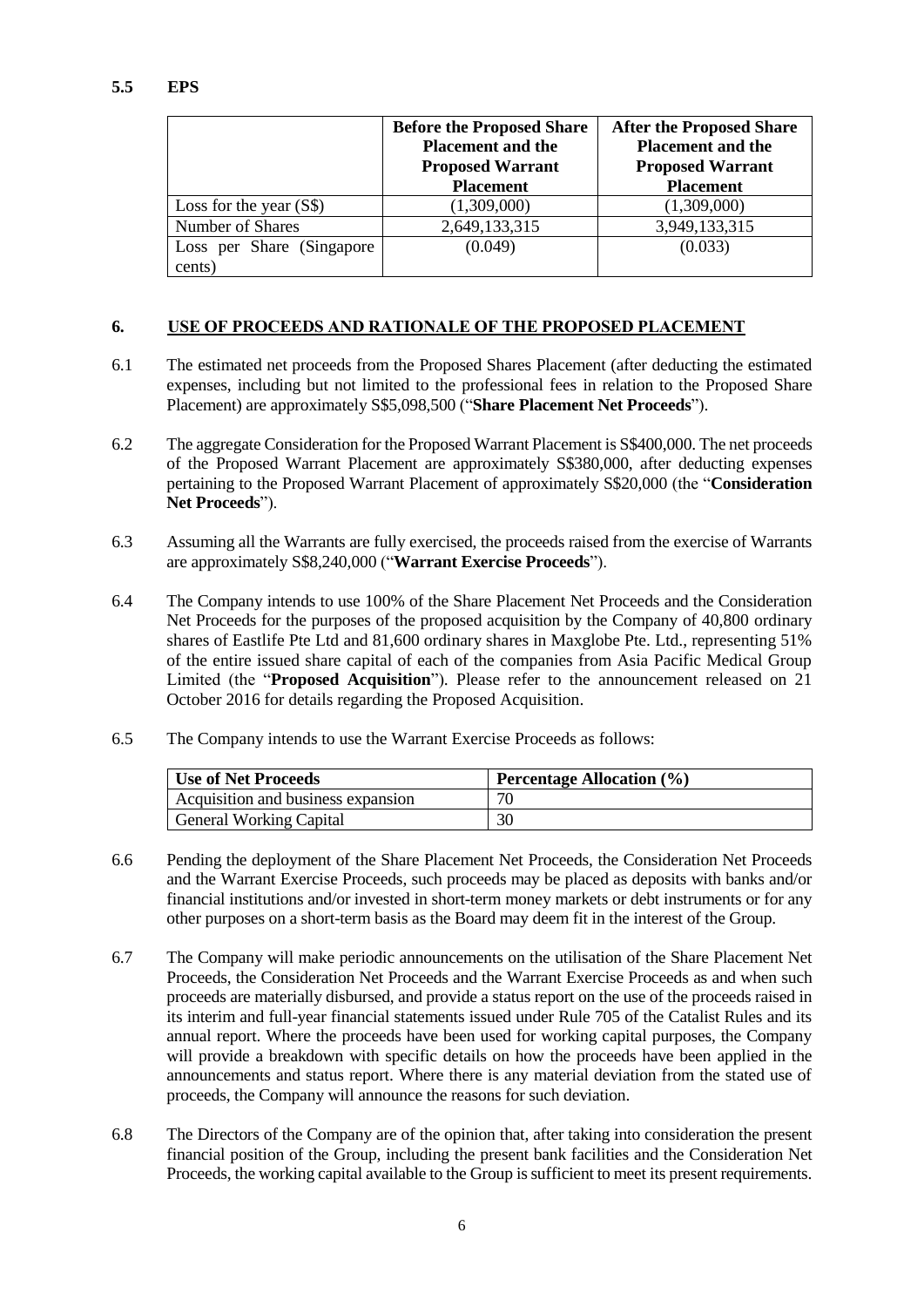The reason for the Proposed Share Placement and Proposed Warrant Placement is, *inter alia*, to fund the Proposed Acquisition.

6.9 No placement agent has been appointed in relation to the Proposed Share Placement and Proposed Warrant Placement and no commission or introducer's fee is payable by the Company to any person in relation to the Proposed Share Placement and Proposed Warrant Placement. No share borrowing arrangement has been entered into to facilitate the Proposed Share Placement and Proposed Warrant Placement.

# **7. GENERAL**

- 7.1 The Proposed Share Placement and the Proposed Warrant Placement will be undertaken by way of private placement in accordance with Section 272B of the Securities and Futures Act (Cap. 289 of Singapore). As such, no prospectus or offer information statement will be issued by the Company in connection therewith.
- 7.2 None of the Directors (other than in his capacity as Director or Shareholder of the Company) nor (as far as the Directors are aware) substantial Shareholders of the Company has any interest, direct or indirect, in the Proposed Share Placement or the Proposed Warrant Placement.

# **8. CHANGE IN INTERESTS OF THE DIRECTORS, SUBSTANTIAL SHAREHOLDERS, THE SHARE SUBSCRIBERS AND THE WARRANT SUBSCRIBERS**

Details of the change in interests of the Directors, substantial shareholders, the Share Subscribers and the Warrant Subscribers before and after the Proposed Share Placement and the Proposed Warrant Placement is set out in Appendix B of this Announcement.

# **9. RESPONSIBILITY STATEMENT**

The Directors collectively and individually accept full responsibility for the accuracy of the information given in this Announcement and confirm after making all reasonable enquiries that, to the best of their knowledge and belief, this Announcement constitutes full and true disclosure of all material facts about the Proposed Share Placement and the Proposed Warrant Placement, the Group and the Directors are not aware of any facts the omission of which would make any statement in this Announcement misleading. Where information in this announcement has been extracted from published or otherwise publicly available sources or obtained from a named source, the sole responsibility of the Directors has been to ensure that such information has been accurately and correctly extracted from those sources and/or reproduced in this Announcement in its proper form and context.

# **10. DOCUMENTS AVAILABLE FOR INSPECTION**

The Share Subscription Agreements and the Warrant Subscription Agreements are available for inspection during normal business hours at the Company's registered office for a period of three (3) months from the date of this Announcement.

# **11. LISTING AND QUOTATION OF SUBSCRIPTION SHARES AND WARRANT SHARES**

The Company will apply to the SGX-ST, through its continuing sponsor, for the admission to and listing and quotation of the Subscription Shares and the Warrant Shares on the Catalist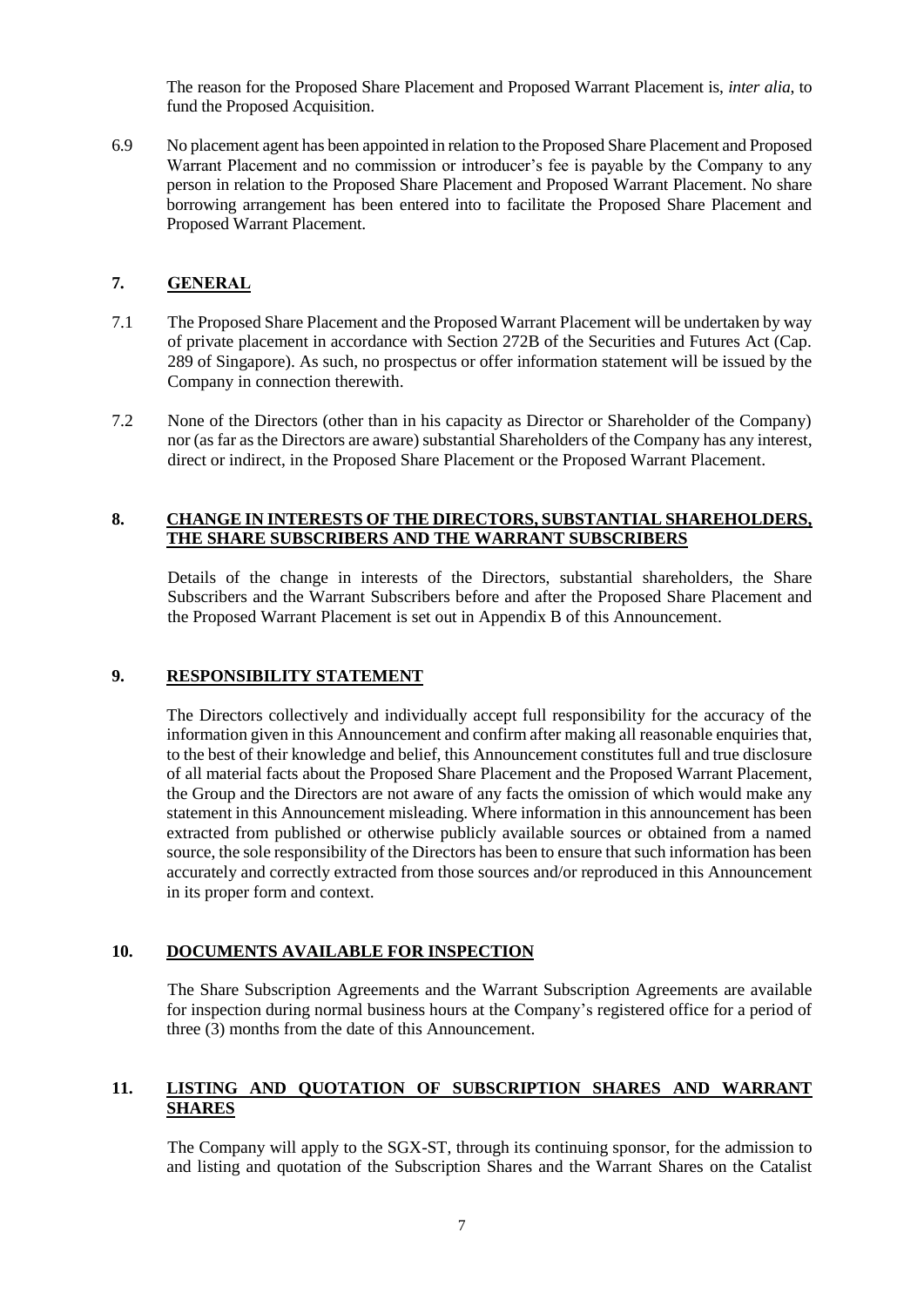Board of the SGX-ST. The Company will make the necessary announcements once the listing and quotation notice has been obtained.

#### **12. TRADING CAUTION**

**Shareholders and potential investors of the Company are advised to read this Announcement and any further announcements by the Company carefully. Shareholders of the Company are advised to refrain from taking any action in respect of their securities in the Company which may be prejudicial to their interests, and to exercise caution when dealing in the securities of the Company. In the event of any doubt, shareholders of the Company should consult their stockbrokers, bank managers, solicitors, accountants or other professional advisers.**

#### **BY ORDER OF THE BOARD 24 October 2016**

*This announcement has been prepared by the Company and its contents have been reviewed by the Company's sponsor, PrimePartners Corporate Finance Pte. Ltd. (the "Sponsor") for compliance with the Singapore Exchange Securities Trading Limited (the "SGX-ST") Listing Manual Section B: Rules of Catalist. The Sponsor has not verified the contents of this announcement.* 

*This announcement has not been examined or approved by the SGX-ST. The Sponsor and the SGX-ST assume no responsibility for the contents of this announcement, including the accuracy, completeness or correctness of any of the information, statements or opinions made or reports contained in this announcement.* 

*The contact person for the Sponsor is Mr Lance Tan, Director, Continuing Sponsorship, at 16 Collyer Quay, #10-00 Income at Raffles, Singapore 049318, telephone (65) 6229 8088.*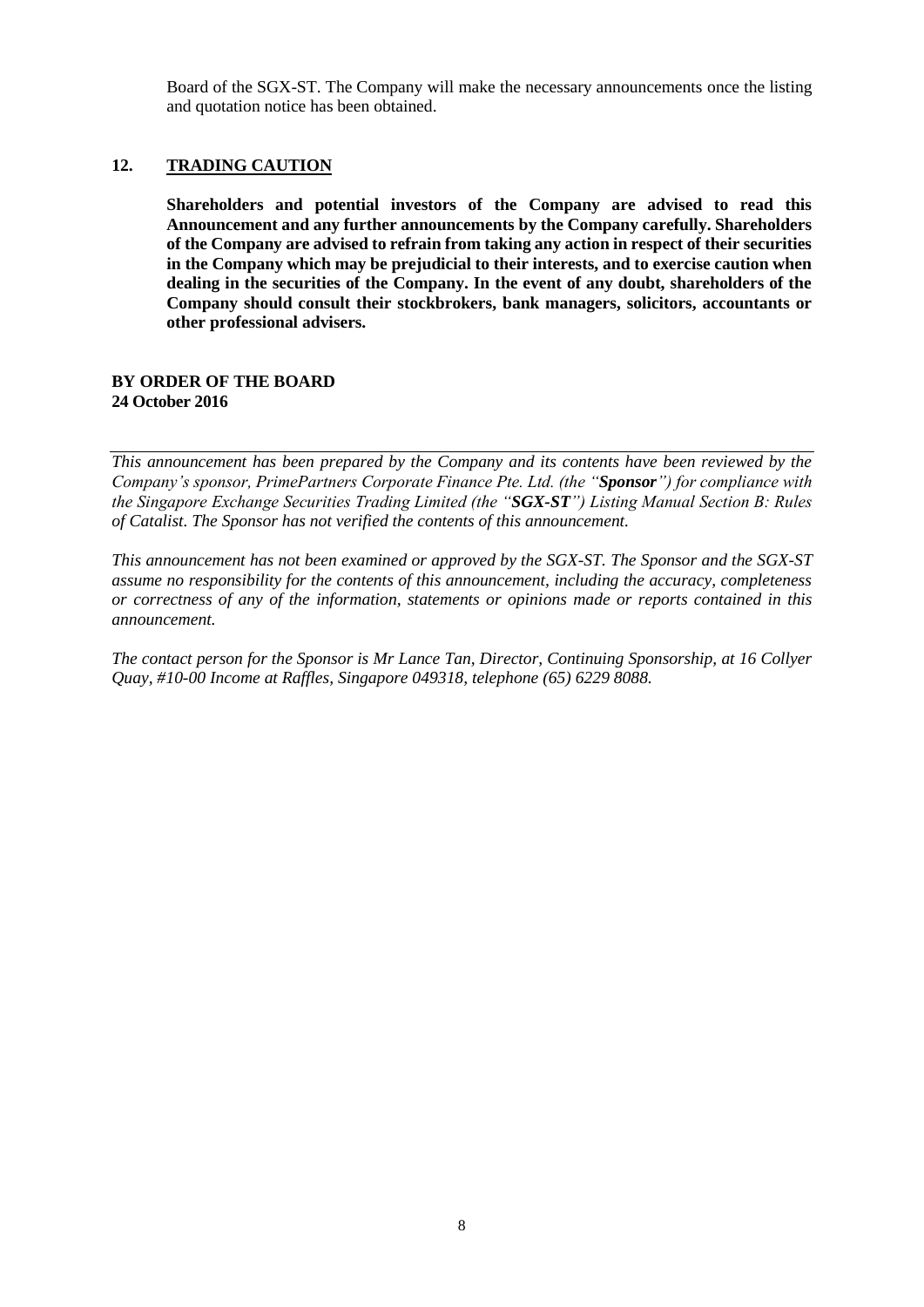# **APPENDIX A**

#### **ABOUT THE SHARE SUBSCRIBERS AND THE WARRANT SUBSCRIBERS**

#### **Mr Leong Woon Poh Terry ("Mr Leong")**

Mr Leong is a private investor and a director of Joinland International Pte. Ltd.. Mr Leong was the Vice-President of OSK Securities Bhd (Kuala Lumpur) between 1999 and 2001 and the Senior Vice-President at Avenue Securities Sdn Bhd, Kuala Lumpur between 2001 and 2005. In both positions, Mr Leong handled institutional sales and broking for international foreign funds investing in Bursa Malaysia.

Mr Leong is an existing shareholder of the Company, holding 110,000,000 unlisted warrants of the Company. The Company's Management approached Mr Leong for the Proposed Share Placement. Mr Leong is subscribing for the Subscription Shares for his personal investment purposes.

# **Mr Ho Seow Kai ("Mr Ho")**

Mr Ho is a retiree. Mr Ho has 28 years' experience in the automotive industry. Prior to retirement, Mr Ho was a Managing Director of both a motor and hospitality group. Mr Ho also had experience being a Management Consultant. Mr Ho does not own any shares in the Company.

Mr Ho was introduced to the Company by a business associate. Mr Ho will be subscribing for the Warrants and the Warrant Shares for personal investment purposes.

#### **Mr Lim Soon Fang ("Mr Lim")**

Mr Lim is a high net worth individual and a sophisticated investor who invests regularly in various listed companies across a range of industries. Mr Lim currently holds 6,000,000 shares in the capital of the Company.

The Company's Management approached Mr Lim for the Proposed Share Placement and Proposed Warrant Placement. Mr Lim will be subscribing for the Subscription Shares, the Warrants and the Warrant Shares for personal investment purposes.

#### **Mr Heng Tong Jin ("Mr Heng")**

Mr Heng is a sales trader/broker servicing a mixture of institutional, private banks and high net worth clientele. His career also included being a research analyst covering sectors such as Oil & Gas, marine, pharmaceuticals and S-chips.

Mr Heng was introduced to the Company by Mr Leong. Mr Heng will be subscribing for the Warrants and the Warrant Shares for personal investment purposes.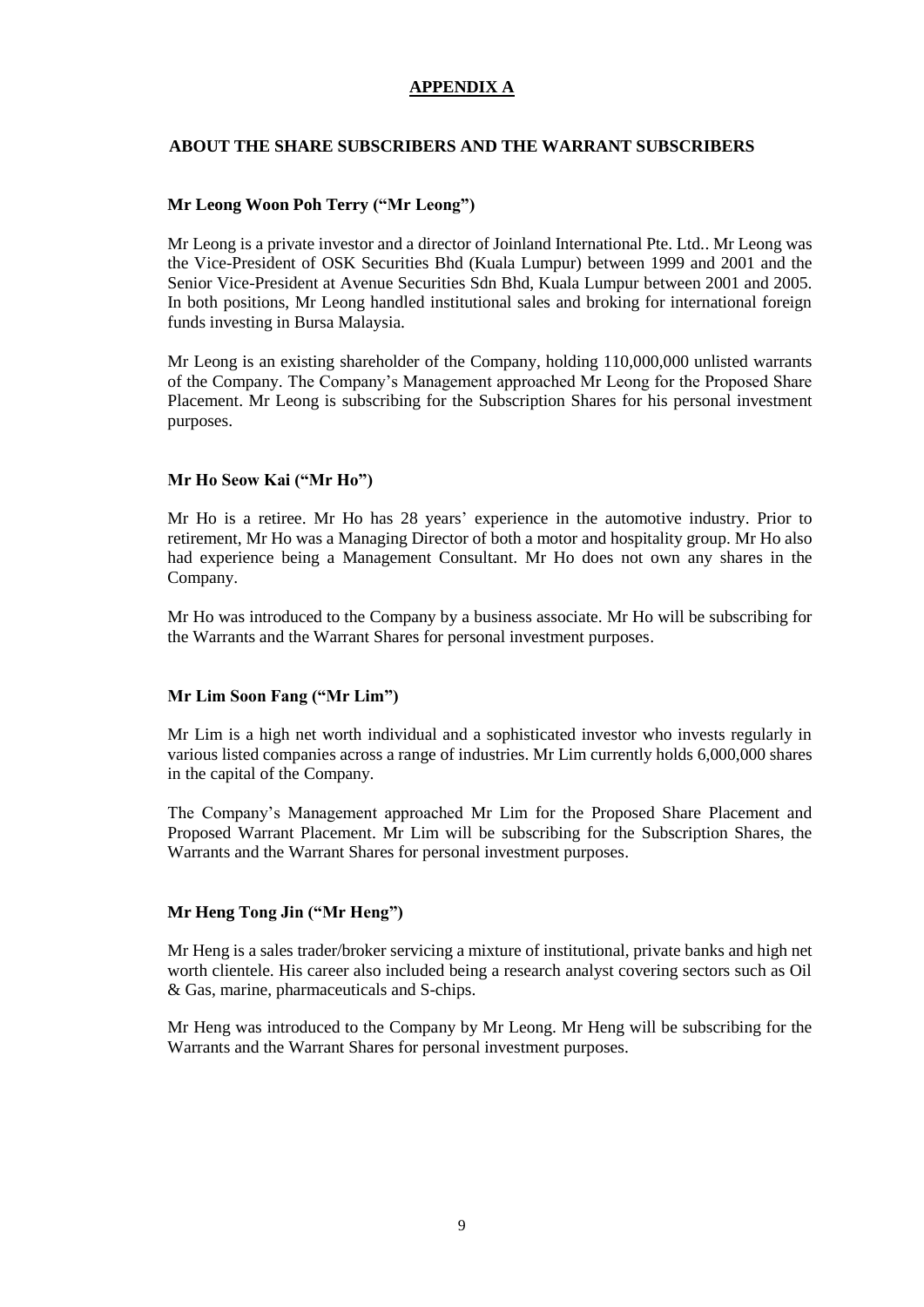#### **APPENDIX B**

# **CHANGE IN INTERESTS OF THE DIRECTORS, THE SUBSTANTIAL SHAREHOLDERS, THE SHARE SUBSCRIBERS AND THE WARRANT SUBSCRIBERS**

As of the date of this Announcement, the interests of the directors, substantial shareholders, the Share Subscribers and the Warrant Subscribers before and after the Proposed Share Placement and Proposed Warrant Placement are as follows:

|                                                                         | As<br>at<br>Announcement and<br><b>Proposed</b><br>the<br><b>Placement</b><br><b>Warrant Placement</b> | this<br>date<br>of<br>before<br><b>Share</b><br>and<br><b>Proposed</b>       | After the completion of the<br>Proposed Share Placement<br><b>Proposed</b><br>Warrant<br>and<br>Placement based<br>on the<br><b>Enlarged Share Capital</b> <sup>(1)</sup> |                                                         | After<br><b>Proposed</b><br><b>Share</b><br>the<br>and<br><b>Placement</b><br><b>Proposed</b><br>Warrant Placement based on a<br>Fully Diluted Basis <sup>(2)</sup> |                                                               |
|-------------------------------------------------------------------------|--------------------------------------------------------------------------------------------------------|------------------------------------------------------------------------------|---------------------------------------------------------------------------------------------------------------------------------------------------------------------------|---------------------------------------------------------|---------------------------------------------------------------------------------------------------------------------------------------------------------------------|---------------------------------------------------------------|
|                                                                         | Number of<br><b>Shares</b><br>(2000)                                                                   | <b>Approximate</b><br><b>Direct</b><br><b>Interest</b> $(\frac{9}{0})^{(3)}$ | Number of<br><b>Shares</b><br>(2000)                                                                                                                                      | <b>Approximate</b><br><b>Direct</b><br>Interest $(\% )$ | Number of<br><b>Shares</b><br>(2000)                                                                                                                                | <b>Approximate</b><br><b>Direct</b><br><b>Interest</b><br>(%) |
| <b>Directors</b>                                                        |                                                                                                        |                                                                              |                                                                                                                                                                           |                                                         |                                                                                                                                                                     |                                                               |
| Tai Kok Chuan                                                           | 130,000                                                                                                | 4.41                                                                         | 130,000                                                                                                                                                                   | 3.06                                                    | 160,000                                                                                                                                                             | 2.98                                                          |
| Hano Maeloa <sup>(4)</sup>                                              |                                                                                                        |                                                                              |                                                                                                                                                                           |                                                         | 30,000                                                                                                                                                              | 0.56                                                          |
| Fook<br>Wong<br>Choy Sunny                                              | 600                                                                                                    | 0.02                                                                         | 600                                                                                                                                                                       | 0.01                                                    | 21,950                                                                                                                                                              | 0.41                                                          |
| Yeo Chin Tuan<br>Daniel                                                 |                                                                                                        |                                                                              |                                                                                                                                                                           |                                                         | 20,000                                                                                                                                                              | 0.37                                                          |
| Substantial<br><b>Shareholders</b>                                      |                                                                                                        |                                                                              |                                                                                                                                                                           |                                                         |                                                                                                                                                                     |                                                               |
| Dato Dr. Choo<br>Yeow Ming                                              | 275,000                                                                                                | 9.32                                                                         | 275,000                                                                                                                                                                   | 6.47                                                    | 275,000                                                                                                                                                             | 5.12                                                          |
| Qiang Lin Mei                                                           | 275,000                                                                                                | 9.32                                                                         | 275,000                                                                                                                                                                   | 6.47                                                    | 275,000                                                                                                                                                             | 5.12                                                          |
| Kiow<br>Kim<br>Yoon                                                     | 300,000                                                                                                | 10.17                                                                        | 300,000                                                                                                                                                                   | 7.06                                                    | 300,000                                                                                                                                                             | 5.59                                                          |
| Mdm Oei Siu<br>Hoa<br>$\omega$<br>Sukmawati<br>Widjaja <sup>(4)</sup>   | 200,000                                                                                                | 6.78                                                                         | 200,000                                                                                                                                                                   | 4.71                                                    | 200,000                                                                                                                                                             | 3.72                                                          |
| <b>Share</b><br><b>Subscribers</b><br>and Warrant<br><b>Subscribers</b> |                                                                                                        |                                                                              |                                                                                                                                                                           |                                                         |                                                                                                                                                                     |                                                               |
| Woon<br>Leong<br>Poh Terry                                              |                                                                                                        |                                                                              | 300,000                                                                                                                                                                   | 8.70                                                    | 410,000                                                                                                                                                             | 7.63                                                          |
| Ho Seow Kai                                                             |                                                                                                        | $\overline{a}$                                                               |                                                                                                                                                                           |                                                         | 400,000                                                                                                                                                             | 7.45                                                          |
| Lim Soon Fang                                                           | 6,000                                                                                                  | 0.20                                                                         | 206,000                                                                                                                                                                   | 5.97                                                    | 406,000                                                                                                                                                             | 7.56                                                          |
| Heng Tong Jin                                                           | $\sim$                                                                                                 | $\overline{\phantom{a}}$                                                     | $\overline{\phantom{a}}$                                                                                                                                                  | ÷,                                                      | 200,000                                                                                                                                                             | 3.72                                                          |
| Other public<br>shareholders                                            | 1,768,533                                                                                              | 59.97                                                                        | 1,762,533                                                                                                                                                                 | 51.10                                                   | 2,673,212                                                                                                                                                           | 49.77                                                         |
| <b>Share</b><br>Total<br>Capital                                        | 2,949,133                                                                                              | 100.0                                                                        | 3,449,133                                                                                                                                                                 | 100.0                                                   | 5,371,162                                                                                                                                                           | 100.0                                                         |

#### **Notes:**

(1) "Enlarged Share Capital" shall mean the aggregate of the share capital of the Company and the Subscription Shares, being 3,449,133,315 and assuming that none of the Warrants or the outstanding convertible securities of the Company (including options and warrants) that are subsisting or that are proposed as at the date of this Announcement are exercised or converted.

(2) "Fully Diluted Basis" shall mean an aggregate of 5,371,162 Shares that have been issued and additional shares that could be issued pursuant to all agreements, options, warrants or other convertible securities that are subsisting or that